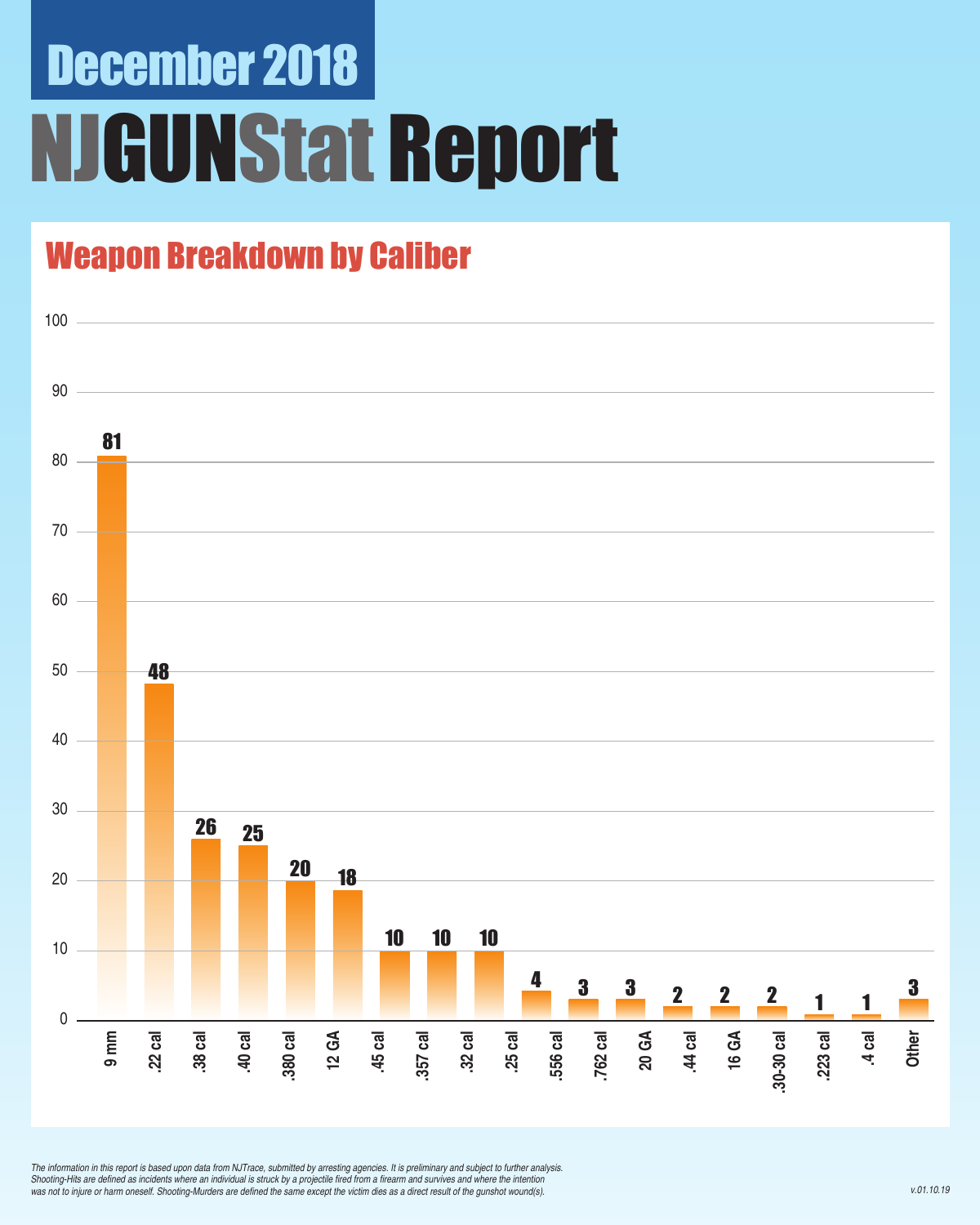# December 2018 UNStat Report

#### Gun Recovery Numbers Statewide

| Total Crime Guns Recovered <sup>1</sup>              | 289 |
|------------------------------------------------------|-----|
| Found Property/Turned in                             | 120 |
| Guns with Possessors                                 | 169 |
| Individuals Arrested with<br>More than One Crime Gun | 15  |

### New Jersey Counties



### New Jersey Cities



*The information in this report is based upon data from NJTrace, submitted by arresting agencies. It is preliminary and subject to further analysis.*  Shooting-Hits are defined as incidents where an individual is struck by a projectile fired from a firearm and survives and where the intention was not to injure or harm oneself. Shooting-Murders are defined the same except the victim dies as a direct result of the gunshot wound(s).

<sup>1</sup>A crime gun is a firearm that was unlawfully possessed or used, or that was recovered from a crime scene or is otherwise believed to have been involved in the commission of a crime, or that was found property (e.g., abandoned or discarded).